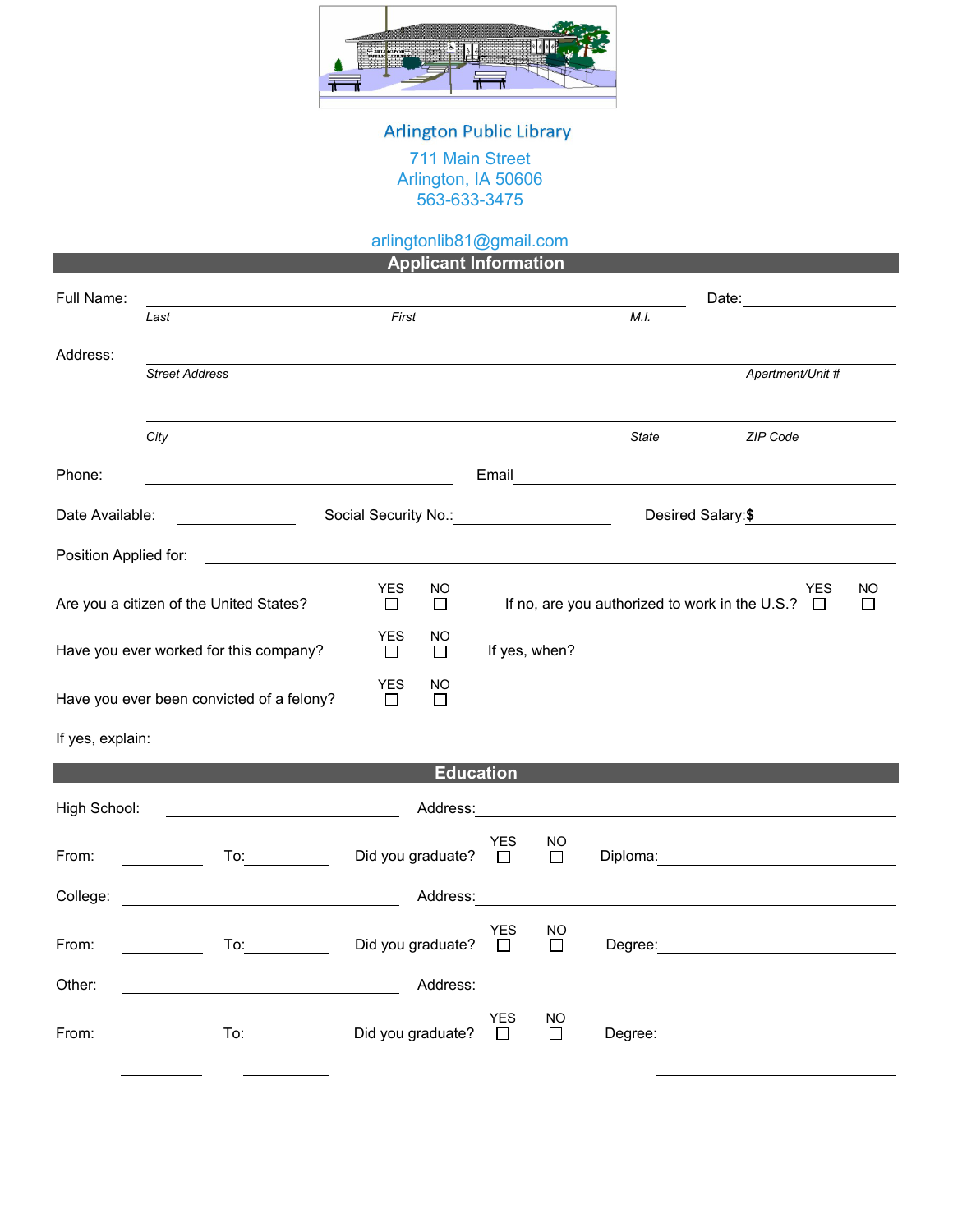## **References**

|                   | Please list up to three professional/civic/school related references.                                                |                                  |                     |                                                                                                               |  |  |
|-------------------|----------------------------------------------------------------------------------------------------------------------|----------------------------------|---------------------|---------------------------------------------------------------------------------------------------------------|--|--|
| Full Name:        | <u> 1989 - John Stoff, amerikansk politiker (* 1989)</u>                                                             | Relationship:___________________ |                     |                                                                                                               |  |  |
| Company:          |                                                                                                                      |                                  |                     |                                                                                                               |  |  |
| Address:          |                                                                                                                      |                                  |                     |                                                                                                               |  |  |
| Full Name:        | and the control of the control of the control of the control of the control of the control of the control of the     |                                  |                     | Relationship: 2000                                                                                            |  |  |
| Company:          |                                                                                                                      |                                  |                     |                                                                                                               |  |  |
| Address:          | and the control of the control of the control of the control of the control of the control of the control of the     |                                  |                     |                                                                                                               |  |  |
| Full Name:        |                                                                                                                      |                                  |                     | Relationship: 2000                                                                                            |  |  |
| Company:          | <u> 1989 - Johann Stoff, amerikansk politiker (* 1908)</u>                                                           |                                  |                     |                                                                                                               |  |  |
| Address:          |                                                                                                                      |                                  |                     |                                                                                                               |  |  |
|                   | <b>Previous Employment</b>                                                                                           |                                  |                     |                                                                                                               |  |  |
| Company:          |                                                                                                                      |                                  |                     |                                                                                                               |  |  |
| Address:          | <u> 1989 - Johann Stoff, amerikansk politiker (* 1908)</u>                                                           |                                  |                     | Supervisor: 2000                                                                                              |  |  |
| Job Title:        | <u> 1980 - Johann Barnett, fransk politik (f. 1980)</u>                                                              | Starting Salary: \$              |                     |                                                                                                               |  |  |
| Responsibilities: | <u> 1980 - Jan Samuel Barbara, margaret e populari e populari e populari e populari e populari e populari e popu</u> |                                  |                     |                                                                                                               |  |  |
| From:             |                                                                                                                      |                                  |                     | Reason for Leaving: Management Control of Reason for Leaving:                                                 |  |  |
|                   | May we contact your previous supervisor for a reference?                                                             | <b>YES</b><br>$\Box$             | <b>NO</b><br>□      |                                                                                                               |  |  |
|                   |                                                                                                                      |                                  |                     |                                                                                                               |  |  |
| Company:          |                                                                                                                      |                                  |                     | Phone: 2000                                                                                                   |  |  |
| Address:          |                                                                                                                      |                                  |                     | Supervisor: 2000                                                                                              |  |  |
| Job Title:        |                                                                                                                      | Starting Salary:\$               |                     | Ending Salary: \$                                                                                             |  |  |
| Responsibilities: |                                                                                                                      |                                  |                     |                                                                                                               |  |  |
| From:             | To: ________________                                                                                                 |                                  |                     | Reason for Leaving: <u>contained and all proportional</u>                                                     |  |  |
|                   | May we contact your previous supervisor for a reference?                                                             | <b>YES</b><br>$\Box$             | <b>NO</b><br>$\Box$ |                                                                                                               |  |  |
|                   |                                                                                                                      |                                  |                     |                                                                                                               |  |  |
| Company:          |                                                                                                                      |                                  |                     | Phone: 2000 2000 2010 2010 2010 2010 2021 2022 2023 2024 2025 2020 2021 2022 2023 2021 2022 2023 2024 2025 20 |  |  |
| Address:          |                                                                                                                      |                                  |                     |                                                                                                               |  |  |
| Job Title:        | <u> 1989 - Johann Barbara, martin a</u>                                                                              | Starting Salary:\$               |                     | Ending Salary:\$                                                                                              |  |  |
| Responsibilities: |                                                                                                                      |                                  |                     |                                                                                                               |  |  |